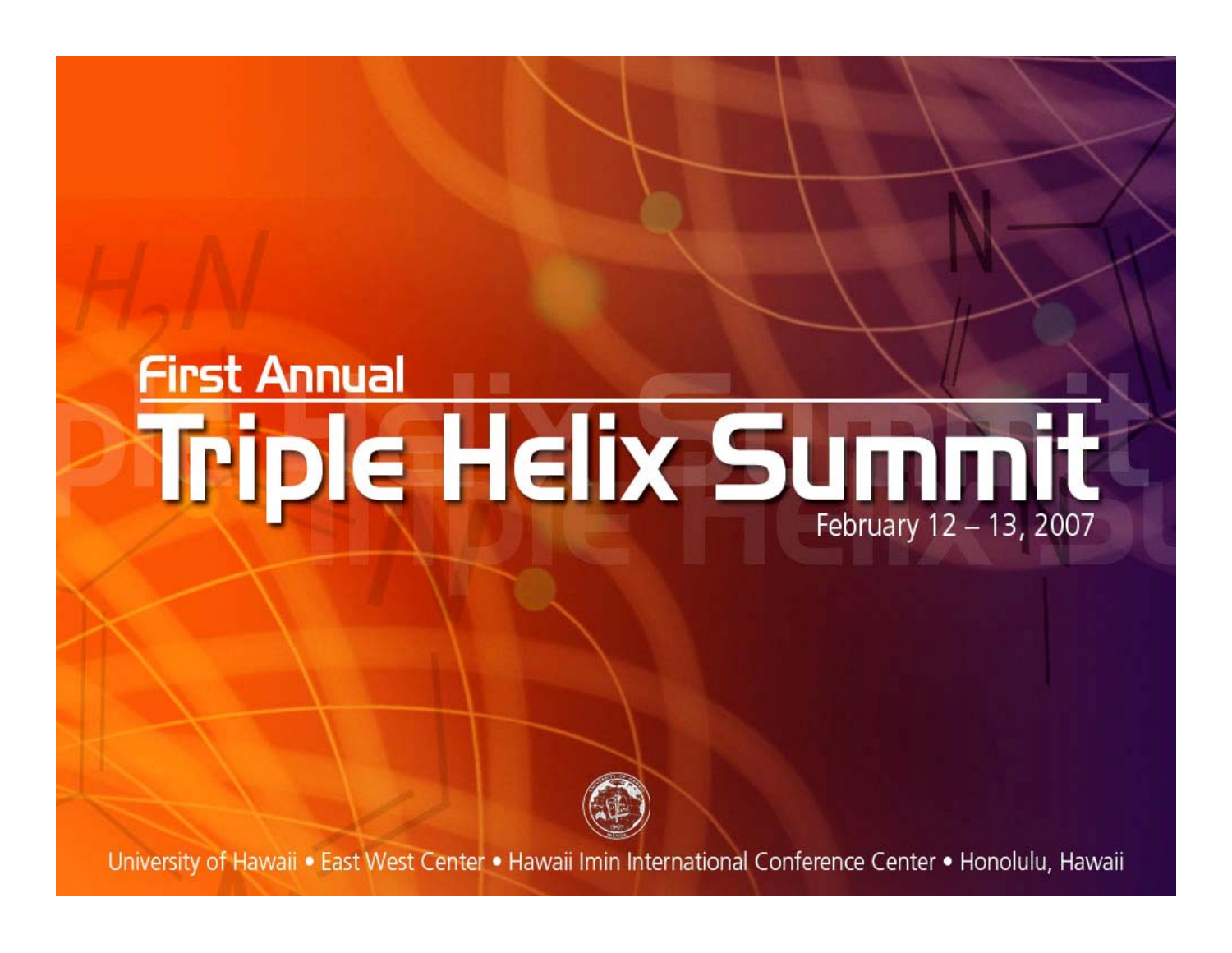## **Triple Helix Innovation**



A triple helix of overlapping spheres of **academia-industry-government** establish the preconditions for innovation through harnessing complementary expertise; so, synergies can be realized to orchestrate research targeting public missions while simultaneously conducting virtuoso science *(Guston, 2000)*

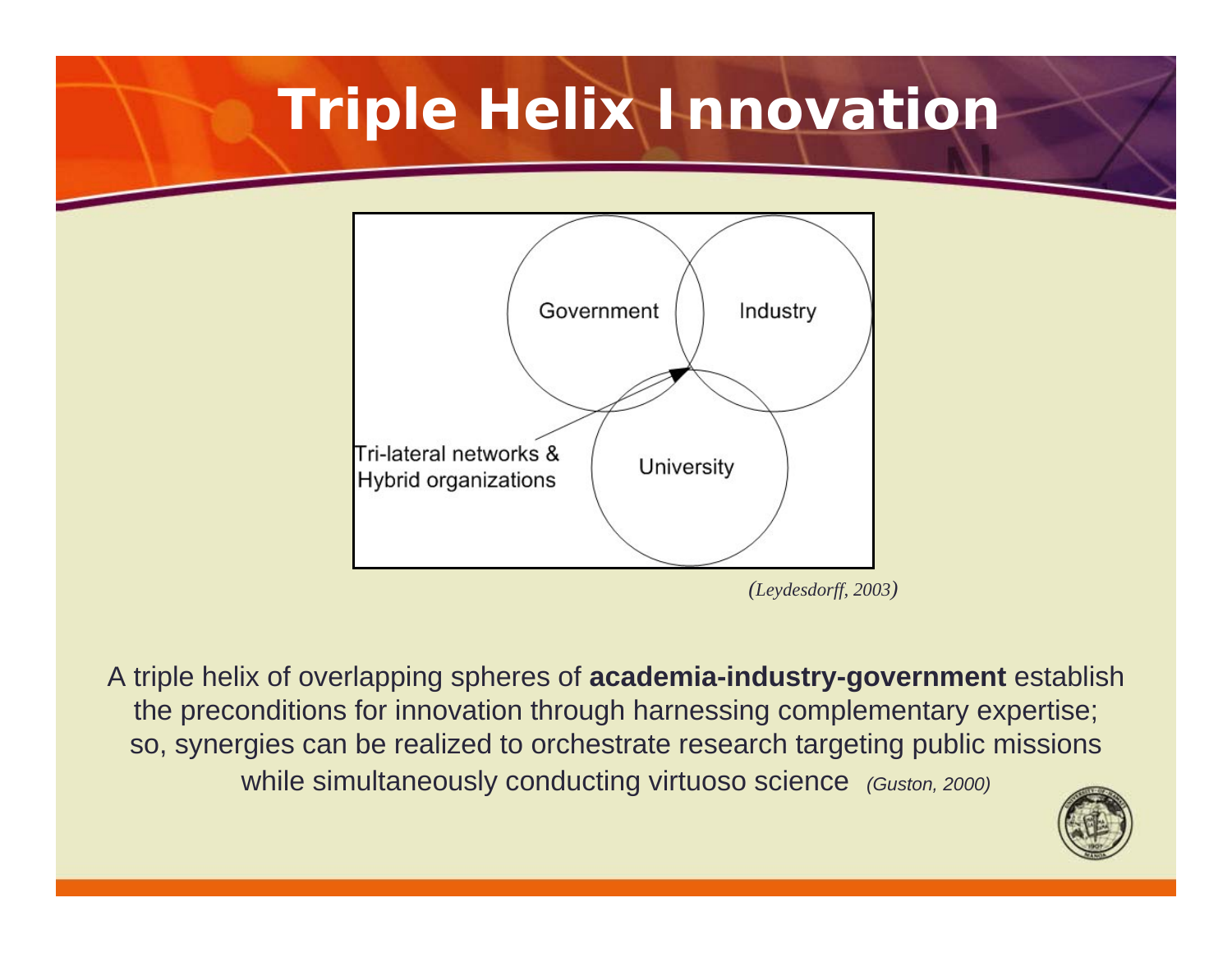### **Reed's Law**

There is exponential growth in value created by the interconnection of networks, particularly social networks.



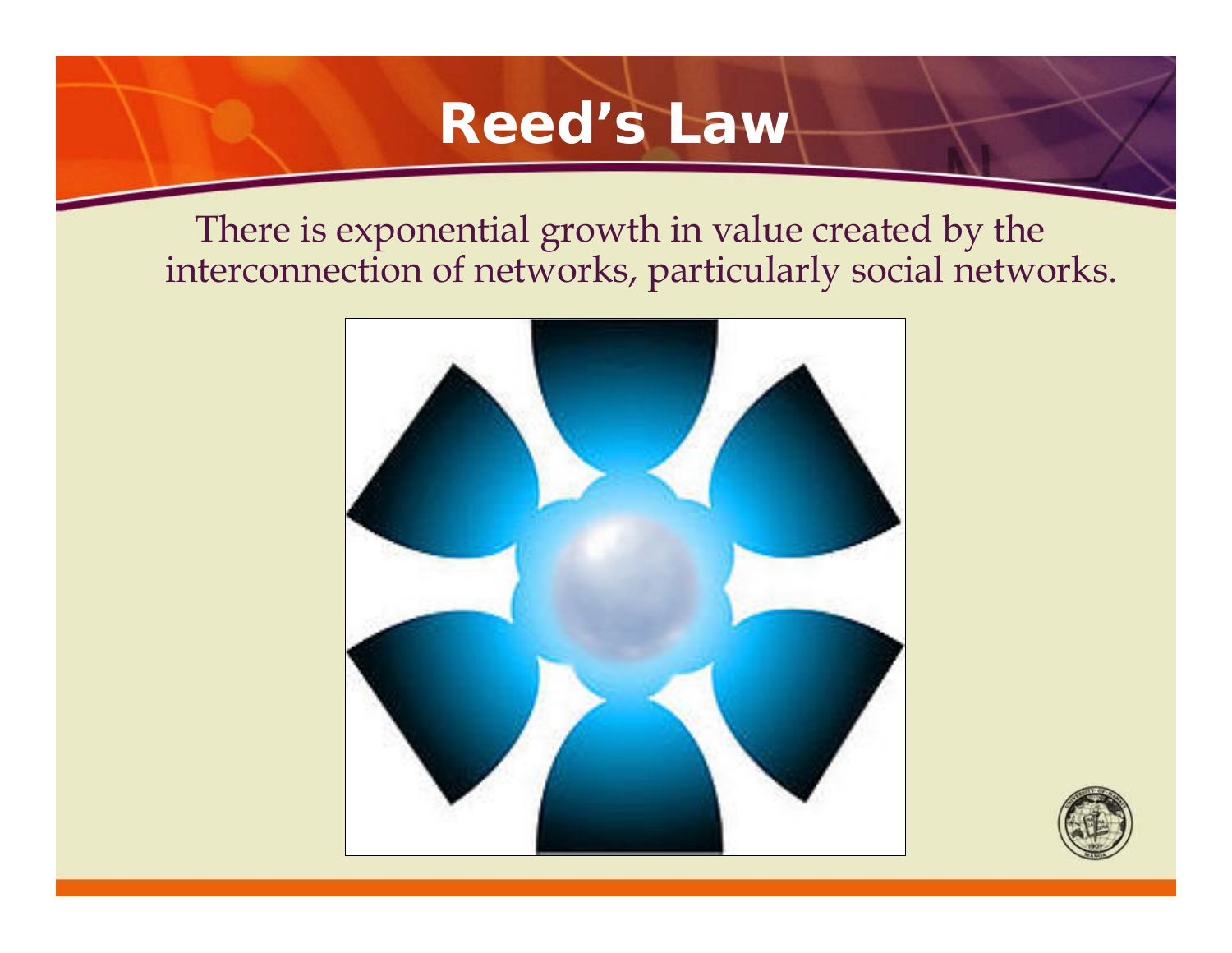### **Leonardo De Vinci**



**"Life is pretty simple: You do some stuff. Most fails. Some works. You do more of what works. If it works big, others quickly copy it. Then you do something else. The trick is the doing something else."**

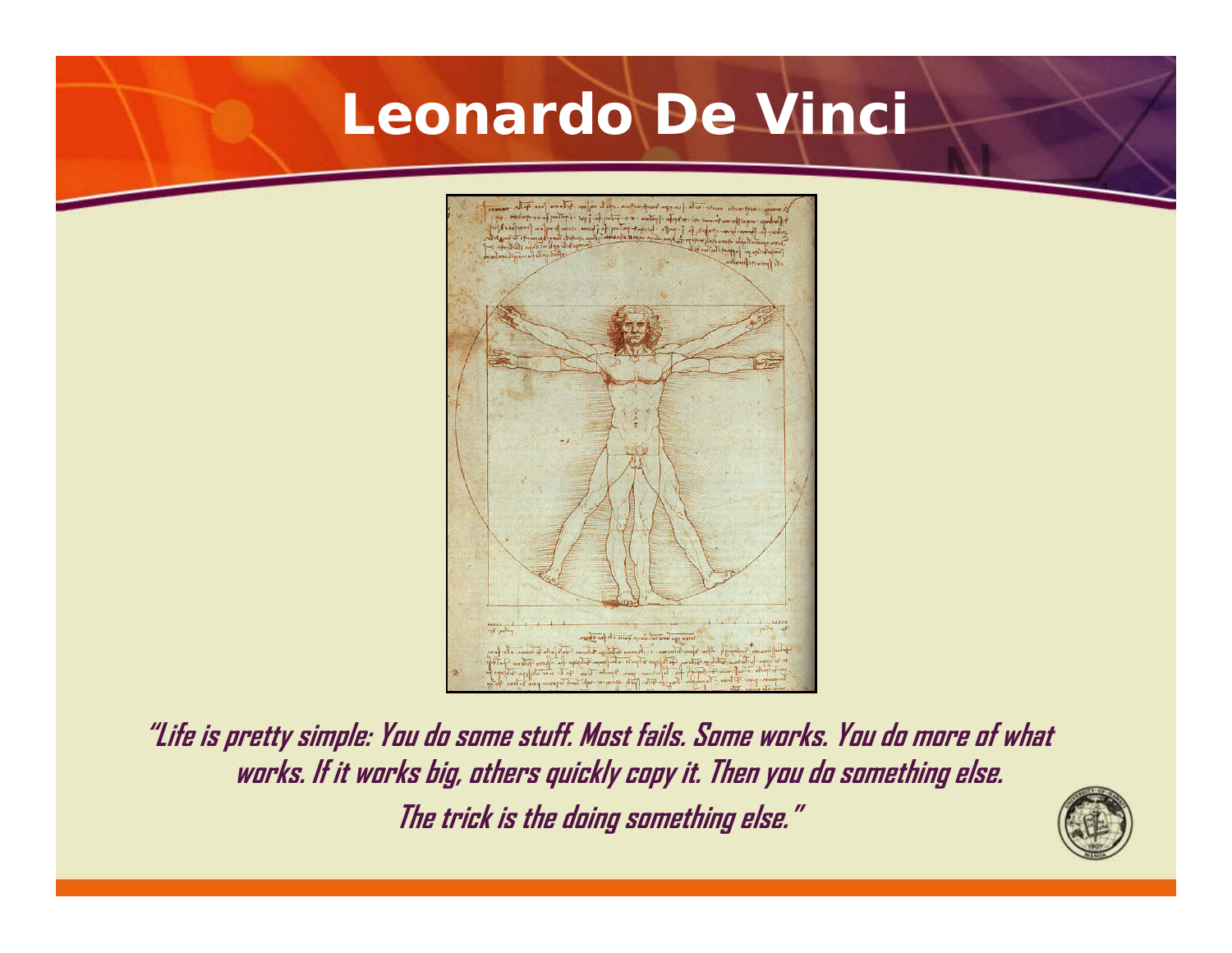## **Mental Models**



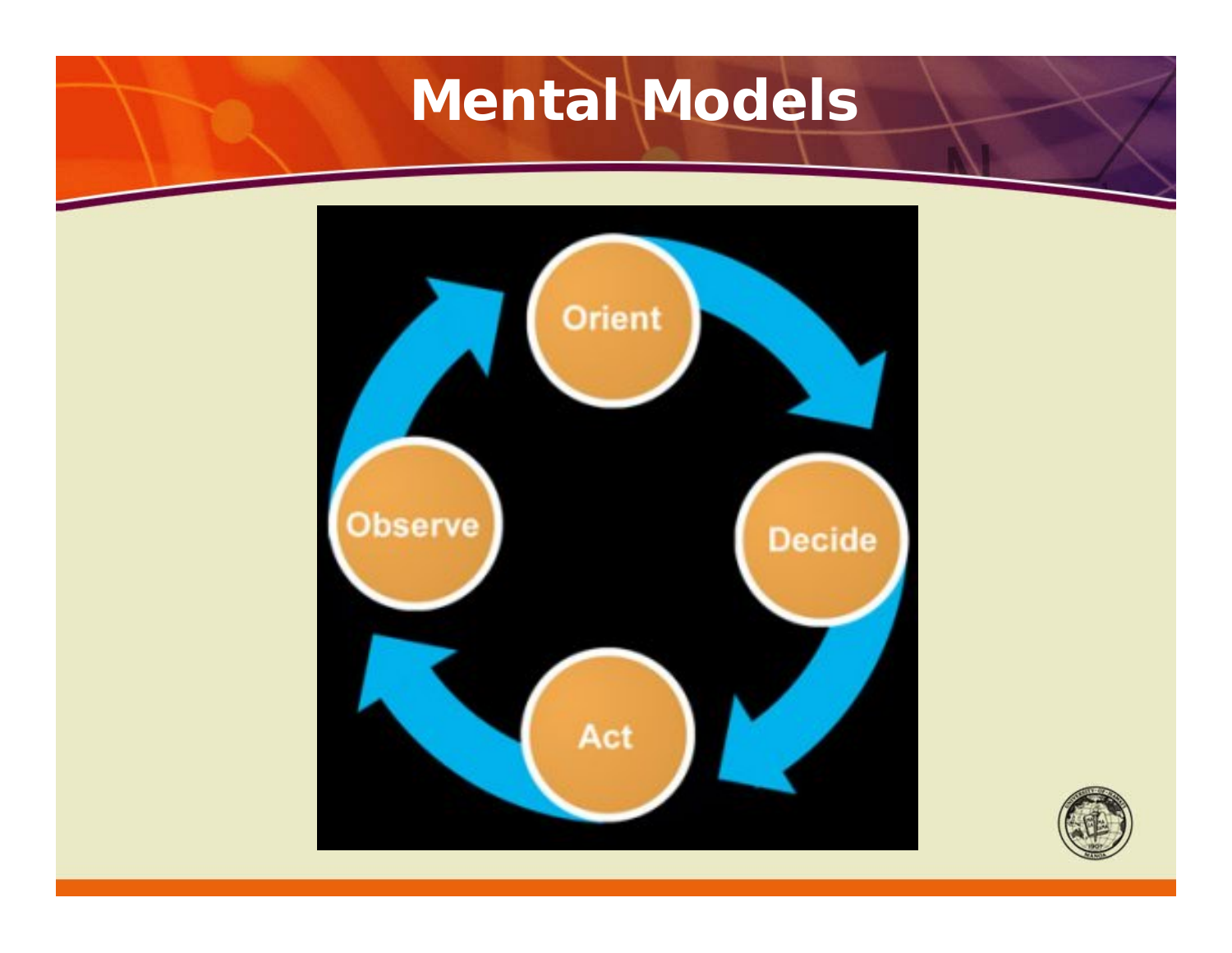### **Outcomes of Triple Helix Success**

- **Evidence-based product development**
- **Smoother technology transfer processes**
- **Transparent processes**
- **Organic collaborations**
- **Regional networks and cultural alliances**
- **Access to more flexible funding structures**
- **Appraisal methodologies for determining value of IP**
- **Best practices for collaborations & tech transfer**
- **Cross-sector value chains**
- **Computational methodologies for economic and social benefits**

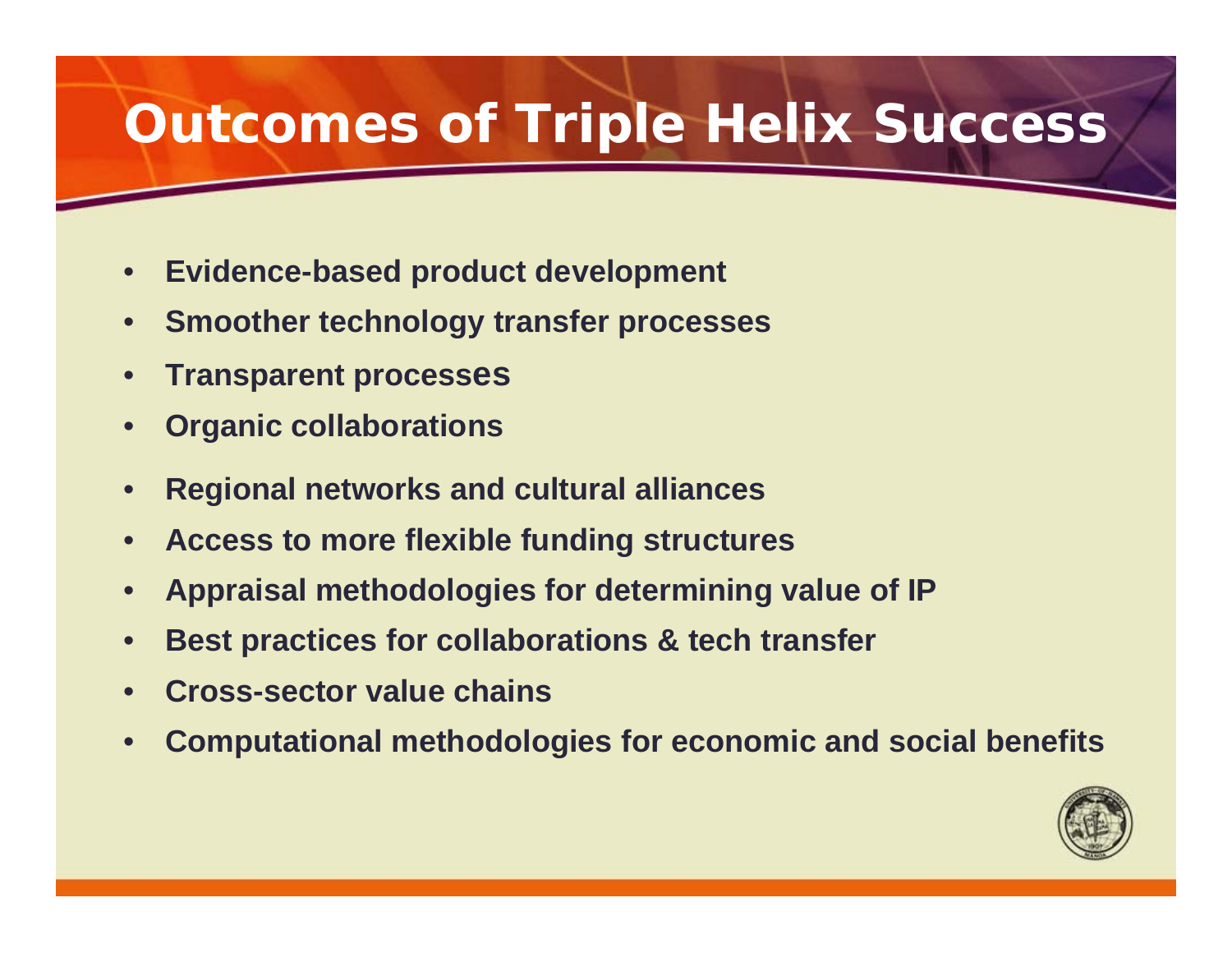#### **Phase 1:**

The collection of **trend data for six Pacific region locales:** (Hawaii, California, Washington, Japan, China & Singapore)

#### Megatrend analysis - 4 Dimensions

- Economic trends
- Ecological sustainability
- Technological progress
- Demographic development

#### **Phase 1 Deliverable:**

A 10-year Summary Innovation Index that will allow for longitudinal comparison of each respective locale.

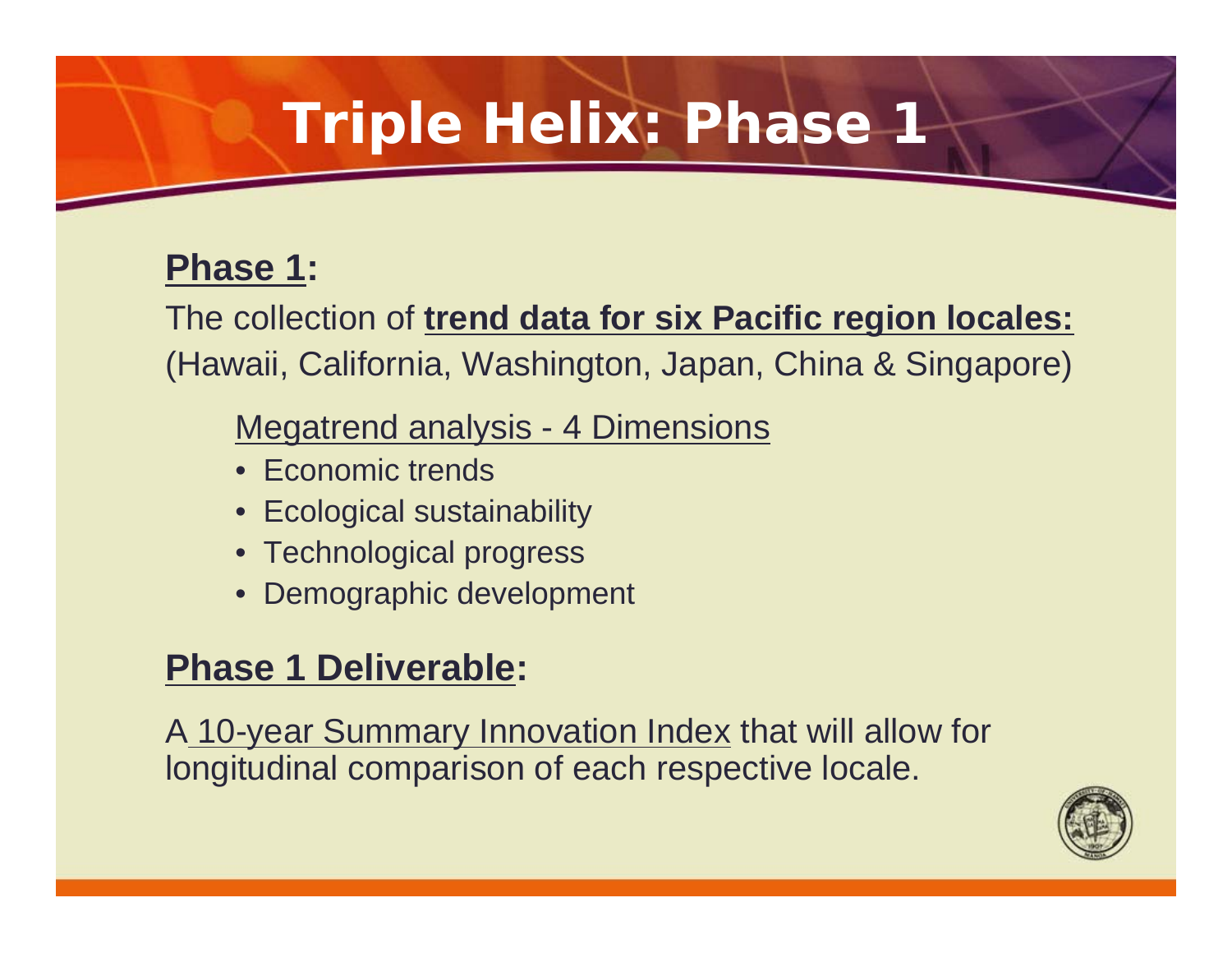#### **Phase 2**:

The evaluation of **seven types of research models**

- 126 research projects
- 21 Questionnaires at each locale

#### **Phase 2 Deliverable**:

A set of indices that best represent the various Inputs, Outputs and Impacts of each research model.

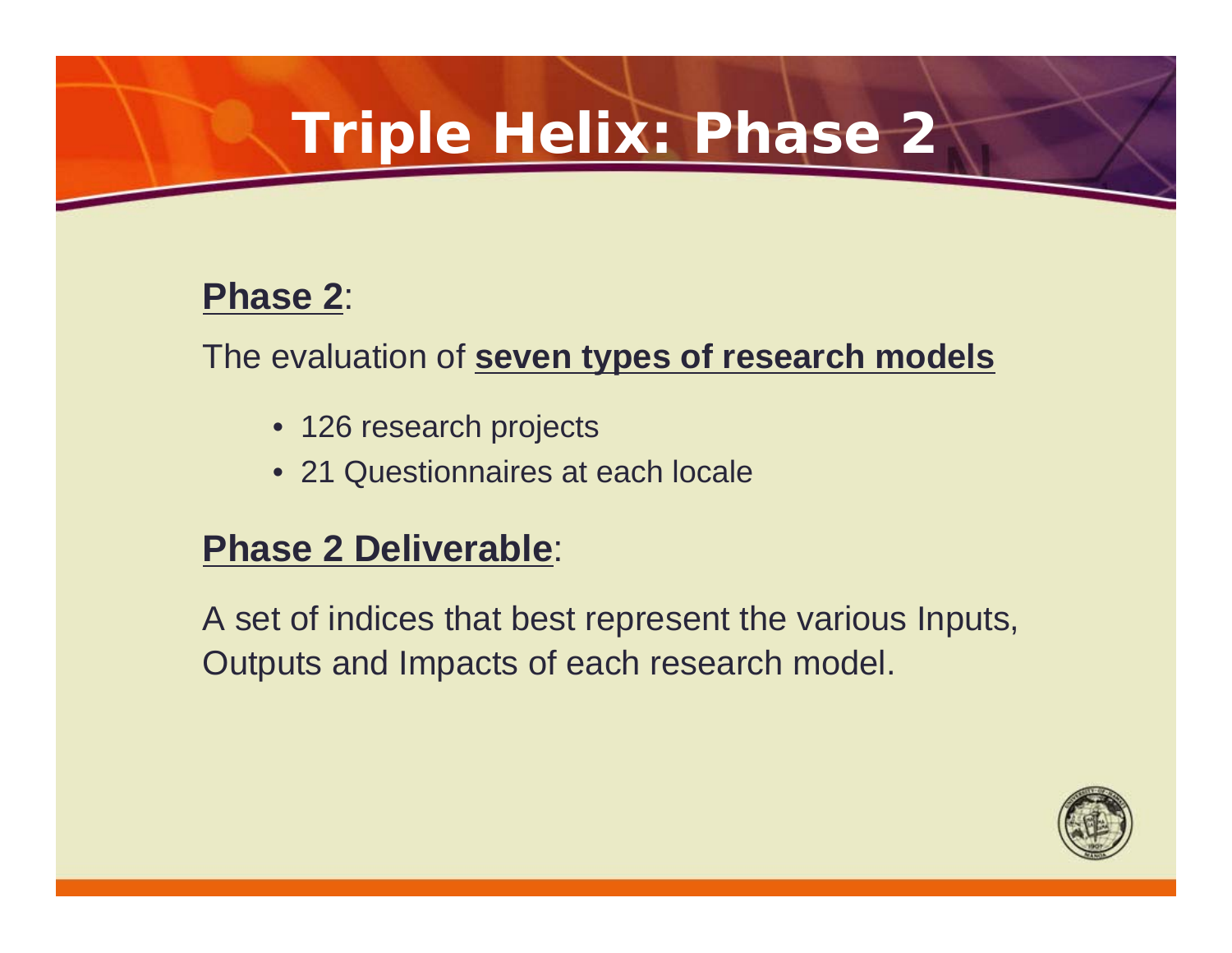# **Inputs ~ Outputs ~ Impacts**



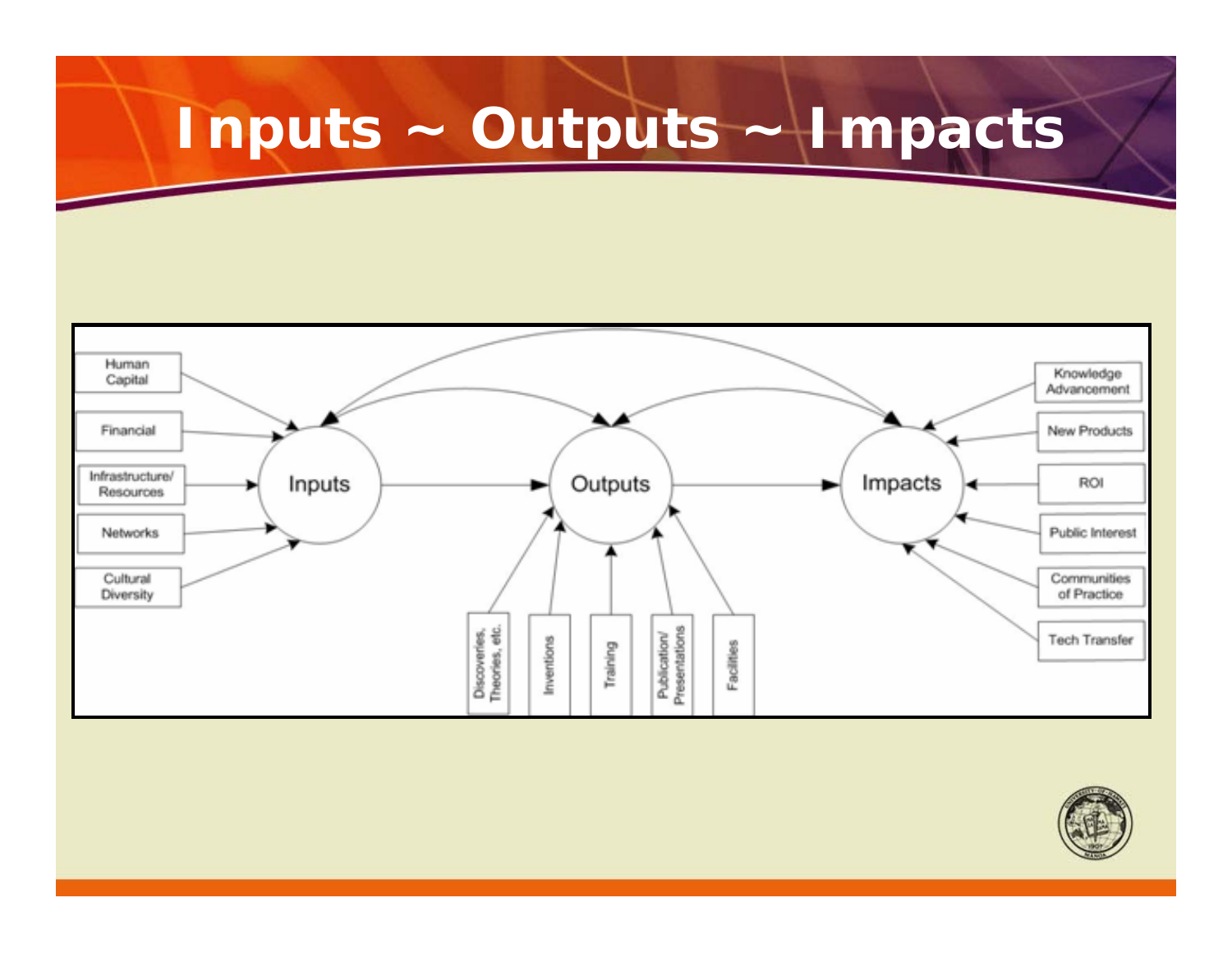#### **Phase 3**:

#### Triple Helix **Community of Practice**

• Culturally diverse, interdisciplinary researchers from University, Industry, and Government

#### **Phase 3 Deliverable**:

The Community of Practice will identify research projects and explore tools and processes for that may optimize collaboration and knowledge spillover.

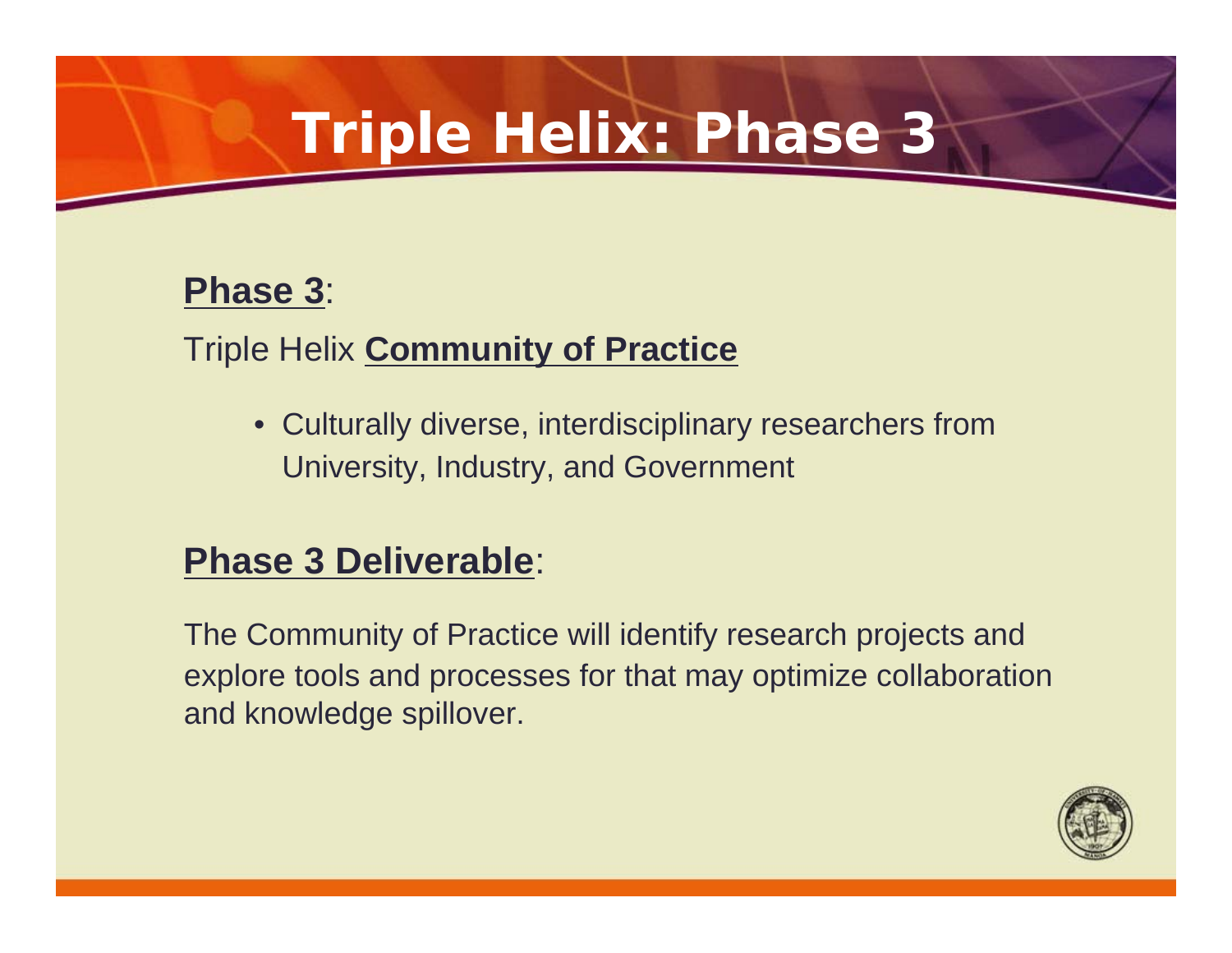#### **Phase 4:**

The **creation of a testbed** to validate derivative models, indices, processes, and outcomes.

#### **Phase 4 Deliverable:**

Documentation of outcomes, testing of new models and indexing the values associated with triple helix strategies.

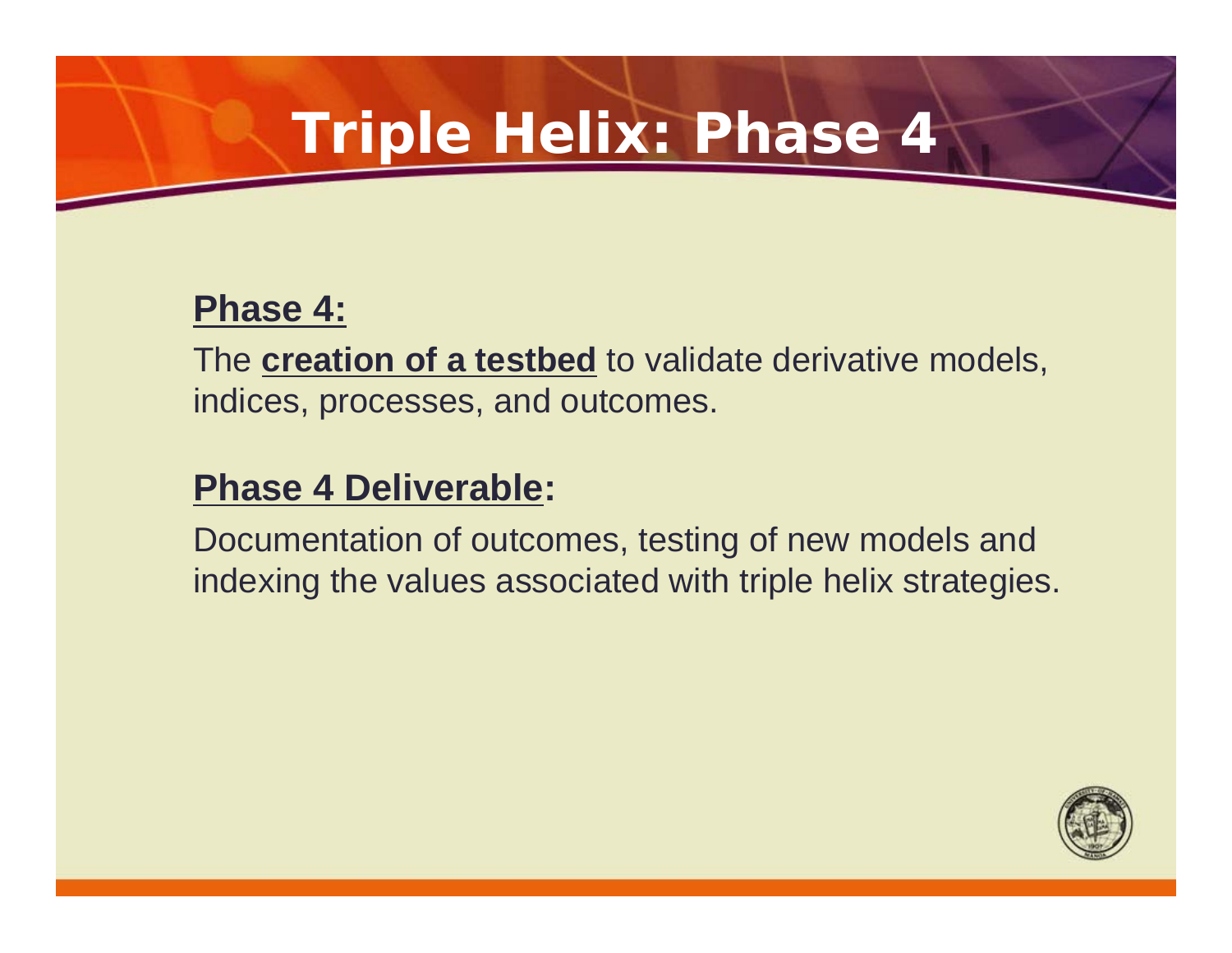### **The Institute for Triple Helix Innovation**

The new paradigm for innovation in the 21st century